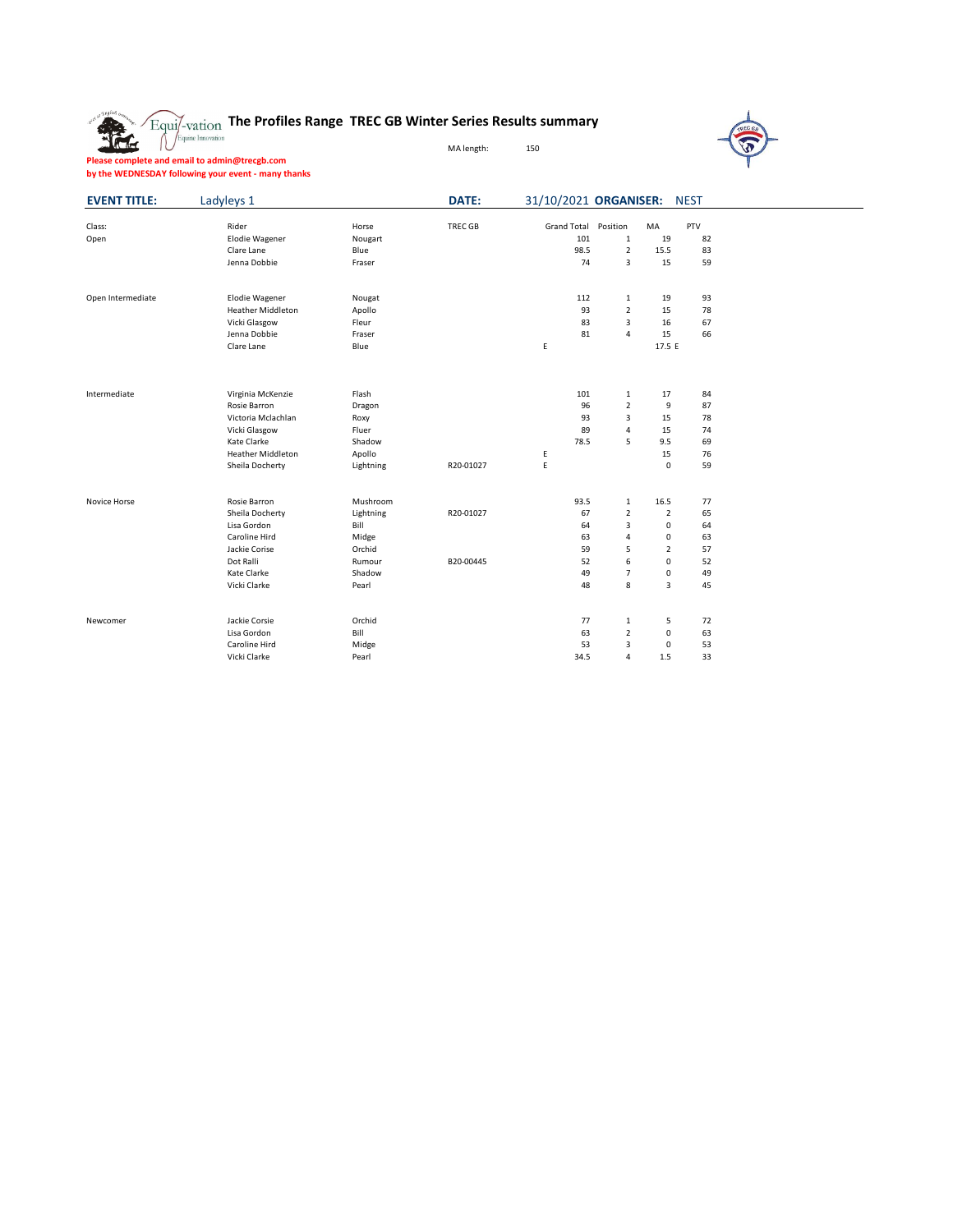| so English boy<br>$\pi$ | $Equi$ -vation<br>Equine Innovation | The Profiles Range TREC GB Winter Series Class summary |              |                 |          |                       |                               |          |          |                          |    |                     |        |    |      |                          |              |  |
|-------------------------|-------------------------------------|--------------------------------------------------------|--------------|-----------------|----------|-----------------------|-------------------------------|----------|----------|--------------------------|----|---------------------|--------|----|------|--------------------------|--------------|--|
| <b>EVENT TITLE:</b>     | Ladyleys 1                          |                                                        | <b>DATE:</b> |                 |          | 31/10/2021 ORGANISER: |                               |          |          | <b>NEST</b>              |    |                     |        |    |      |                          |              |  |
| <b>Class:</b>           | <b>Open</b>                         |                                                        |              |                 |          |                       |                               |          |          |                          |    |                     |        |    |      |                          |              |  |
| <b>RIDER</b>            | <b>TREC GB NO</b>                   | HORSE (very important)                                 | Bridge       | Neck Rein       | Ridden s | Ridden Corridor       | <b>Bramble Tangle</b><br>Jump | Sidepass | Reinback | Deductions for circlings |    | PTV<br><b>TOTAL</b> | CANTER |    | WALF | МA<br><b>TOTAL TOTAL</b> | <b>GRAND</b> |  |
| Elodie Wagener          |                                     | Nougart                                                |              | 10              |          |                       |                               | 10       |          | 10                       |    |                     | 82     |    |      | 19                       | 101          |  |
| Clare Lane              |                                     | Blue                                                   | 10           | 10              |          |                       | 10                            | 10       |          |                          | 10 |                     |        |    | 0.5  | 15.5                     | 98.5         |  |
| Jenna Dobbie            |                                     | Fraser                                                 | 0            | 10 <sub>1</sub> |          |                       | 10 <sub>1</sub>               |          |          |                          |    |                     | 59     | 15 |      | 15                       | 74           |  |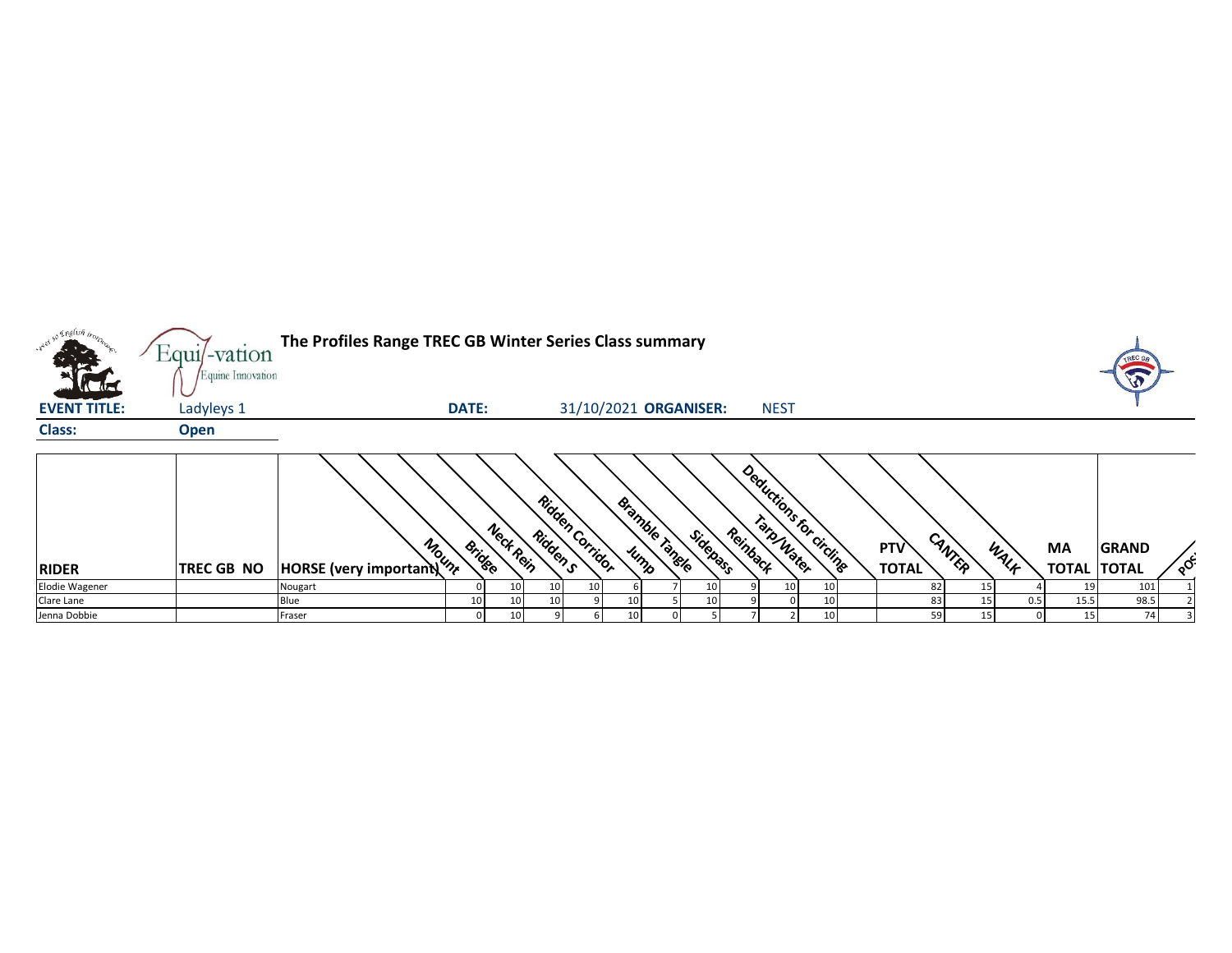| what so English bronze   | Equi/-vation<br>Equine Innovation | The Profiles Range TREC GB Winter Series Class summary                                                                                                                                                                               |              |               |                 |                 |                        |                 |                       |          |                          |  |                     |          |           |                           |                              |  |
|--------------------------|-----------------------------------|--------------------------------------------------------------------------------------------------------------------------------------------------------------------------------------------------------------------------------------|--------------|---------------|-----------------|-----------------|------------------------|-----------------|-----------------------|----------|--------------------------|--|---------------------|----------|-----------|---------------------------|------------------------------|--|
| <b>EVENT TITLE:</b>      | Ladyleys 1                        |                                                                                                                                                                                                                                      | <b>DATE:</b> |               |                 |                 |                        |                 | 31/10/2021 ORGANISER: |          | <b>NEST</b>              |  |                     |          |           |                           |                              |  |
| <b>Class:</b>            | <b>Open Intermediate</b>          |                                                                                                                                                                                                                                      |              |               |                 |                 |                        |                 |                       |          |                          |  |                     |          |           |                           |                              |  |
| <b>RIDER</b>             | <b>TREC GB NO</b>                 | <b>Pay Control Composed Composed Composed Composed Composed Composed Composed Composed Composed Composed Composed Composed Composed Composed Composed Composed Composed Composed Composed Composed Composed Composed Composed Co</b> | Mount        | <b>Bridge</b> | Nect Rein       | Ridden s        | <b>Ridden Corridor</b> | Jump            | <b>Bramble Tangle</b> | Reinback | Deductions for circlinge |  | PTV<br><b>TOTAL</b> | CANTER   | WALK      | <b>MA</b><br><b>TOTAL</b> | <b>GRAND</b><br><b>TOTAL</b> |  |
| Elodie Wagener           |                                   | Nougat                                                                                                                                                                                                                               | 10           |               | 10 <sup>1</sup> | 10 <sup>1</sup> | 10                     | 10 <sup>1</sup> | 10 <sup>1</sup>       |          |                          |  |                     | 93<br>15 |           |                           | 112                          |  |
| <b>Heather Middleton</b> |                                   | Apollo                                                                                                                                                                                                                               | 10           |               | 10              |                 |                        |                 |                       |          |                          |  |                     | 78       |           |                           | 93                           |  |
| Vicki Glasgow            |                                   | Fleur                                                                                                                                                                                                                                |              |               | 10              |                 |                        |                 | 10 <sup>1</sup>       |          |                          |  |                     | 67       | 15        |                           | 83                           |  |
| Jenna Dobbie             |                                   | Fraser                                                                                                                                                                                                                               | 10           |               | 10              |                 |                        | 10              |                       |          |                          |  |                     | 66<br>15 |           |                           | 81                           |  |
| Clare Lane               |                                   | Blue                                                                                                                                                                                                                                 | 10           | 10            | 10              | 10              |                        | 10 <sup>1</sup> | 8                     |          |                          |  |                     |          | 2.5<br>15 | 17.5 E                    |                              |  |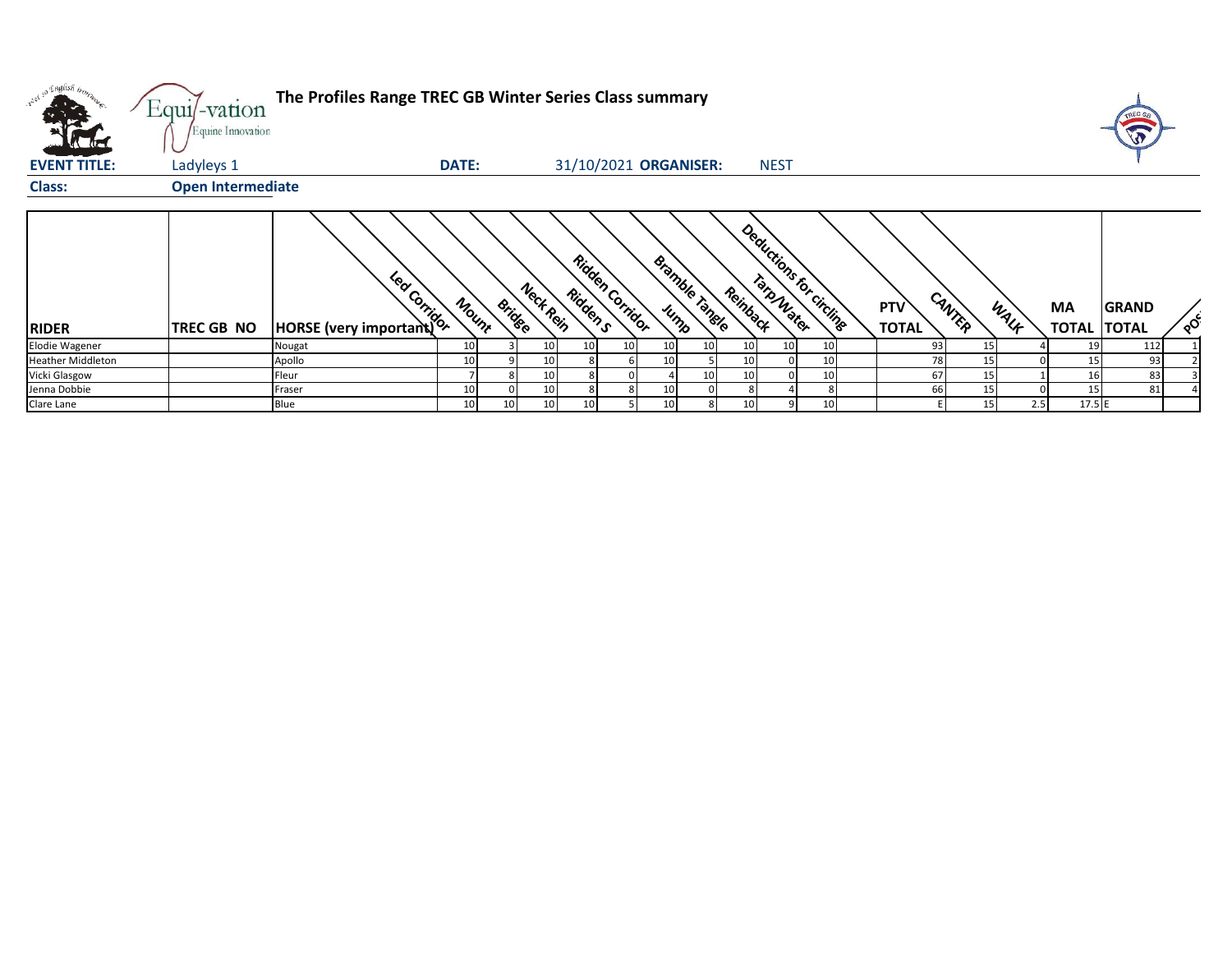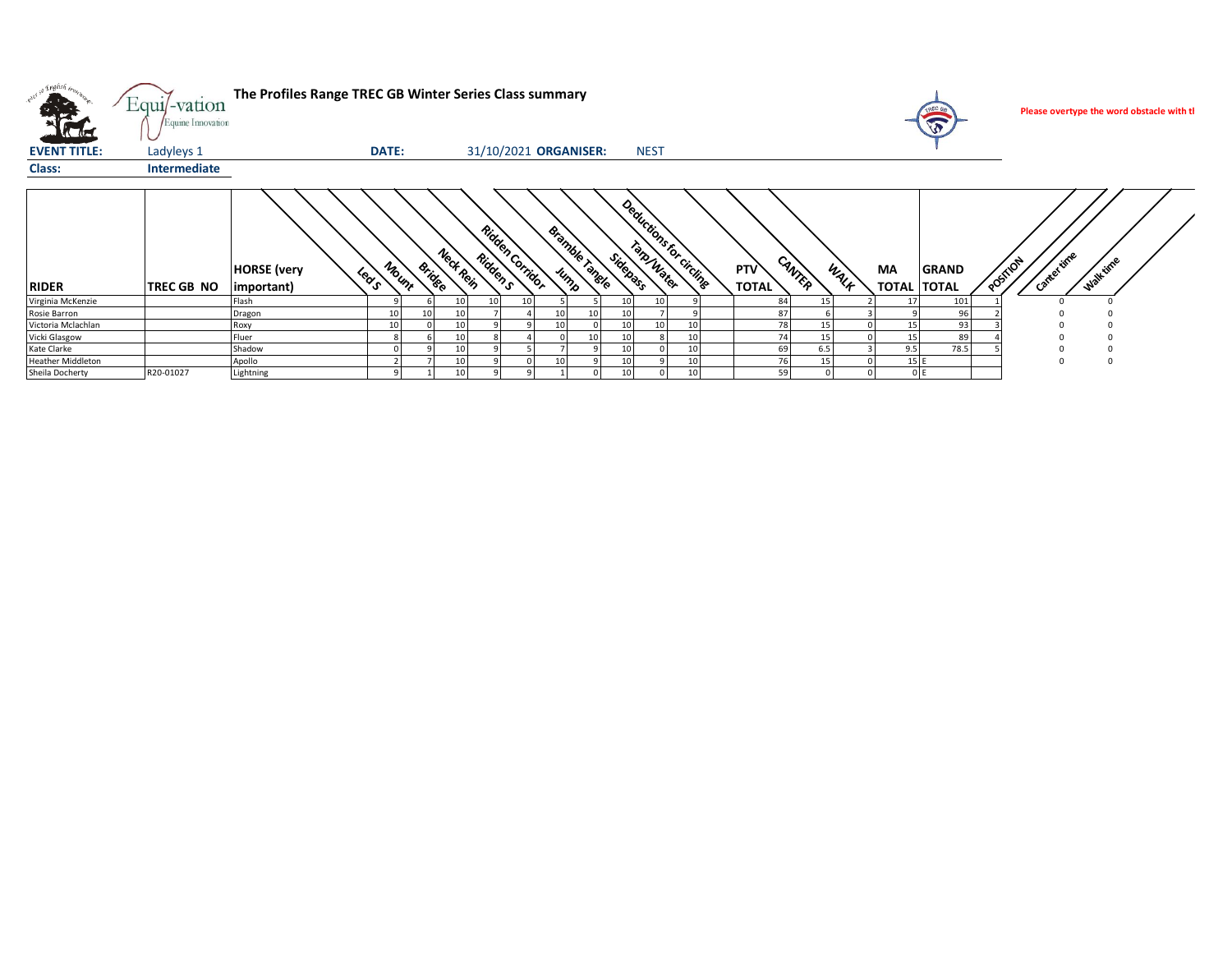| <b>STARS</b>        | Equi/-vation<br>Equine Innovation | The Profiles Range TREC GB Winter Series Class summary  |                      |                        |                          |                           |             |                        |                               |                                  |              | Please overtype the word obstacle with tl |
|---------------------|-----------------------------------|---------------------------------------------------------|----------------------|------------------------|--------------------------|---------------------------|-------------|------------------------|-------------------------------|----------------------------------|--------------|-------------------------------------------|
| <b>EVENT TITLE:</b> | Ladyleys 1                        |                                                         | DATE:                |                        |                          | 31/10/2021 ORGANISER:     | <b>NEST</b> |                        |                               |                                  |              |                                           |
| Class:              | <b>Novice Horse</b>               |                                                         |                      |                        |                          |                           |             |                        |                               |                                  |              |                                           |
| <b>RIDER</b>        | <b>TREC GB NO</b>                 | $\mathcal{C}_{\infty}$<br><b>HORSE</b> (very important) | Led Corridor<br>′ າົ | <b>Bridge</b><br>Mount | Ridden Gridor<br>Riddens | Bramble Tangle<br>Sidepan | Reinback    | Deductions for circums | CANTER<br>PTV<br><b>TOTAL</b> | WALF<br>MA<br><b>TOTAL TOTAL</b> | <b>GRAND</b> | Cantertime<br>Walk time<br>POSTION        |
| Rosie Barron        |                                   | Mushroom                                                | 10                   | 10<br>10               | 10                       | 10<br>10                  |             |                        | 77<br>15                      | 16.5<br>1.5                      | 93.5         |                                           |
| Sheila Docherty     | R20-01027                         | Lightning                                               |                      |                        |                          | 10                        |             |                        | 65                            |                                  | 67           |                                           |
| Lisa Gordon         |                                   | Bill                                                    |                      | 10                     | 10                       | 10                        |             | 10                     | 64                            |                                  | 64           |                                           |
| Caroline Hird       |                                   | Midge                                                   |                      | 10                     | 10                       | 10                        |             | 10 <sup>1</sup>        | 63                            |                                  | 63           |                                           |
| Jackie Corise       |                                   | Orchid                                                  |                      | 10                     | 10                       | 10                        |             | 10 <sup>1</sup>        | 57                            |                                  | 59           |                                           |
| Dot Ralli           | B20-00445                         | Rumour                                                  |                      |                        | 10                       | 10                        |             |                        | 52                            |                                  | 52           |                                           |
| Kate Clarke         |                                   | Shadow                                                  |                      |                        | 10                       | 10                        |             | 10                     | 49                            |                                  | 49           |                                           |
| Vicki Clarke        |                                   | Pearl                                                   |                      | 10                     |                          |                           |             | 10 <sup>1</sup>        | 45                            |                                  | 48           |                                           |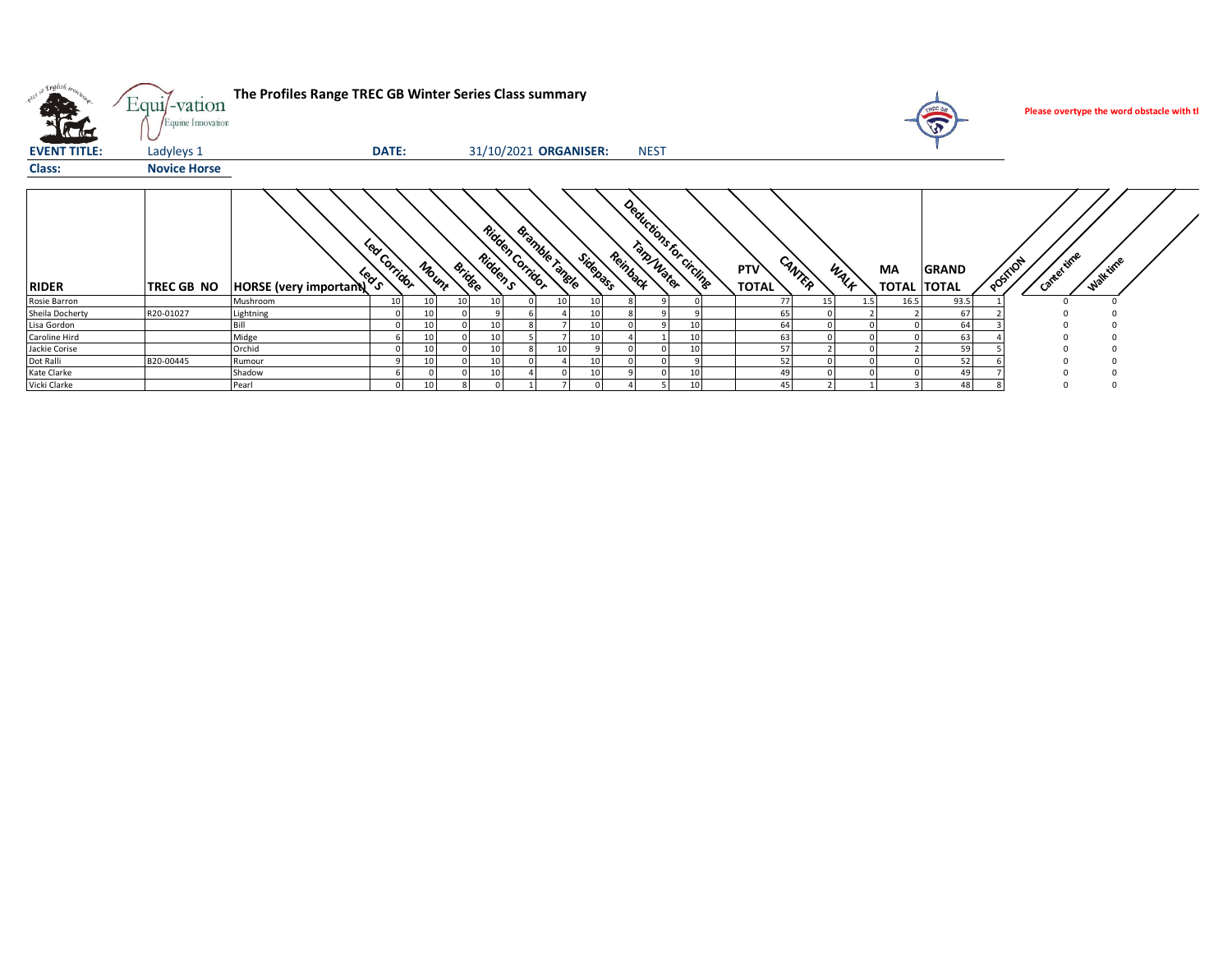| æ.                  | $Equi$ -vation<br>Equine Innovation | The Profiles Range TREC GB Winter Series Class summary |                                                  |                        |           |                                                 |                               |                                      |                   | TREC GA<br>$\widehat{\mathbf{v}}$  | Please overtype the word obstacle with th |
|---------------------|-------------------------------------|--------------------------------------------------------|--------------------------------------------------|------------------------|-----------|-------------------------------------------------|-------------------------------|--------------------------------------|-------------------|------------------------------------|-------------------------------------------|
| <b>EVENT TITLE:</b> | Ladyleys 1                          |                                                        | DATE:                                            |                        |           | 31/10/2021 ORGANISER:                           | <b>NEST</b>                   |                                      |                   |                                    |                                           |
| Class:              | <b>Newcomer</b>                     |                                                        |                                                  |                        |           |                                                 |                               |                                      |                   |                                    |                                           |
| <b>RIDER</b>        | <b>TREC GB NO</b>                   | HORSE (very important)                                 | <b>PO</b><br>ັດ<br>Corridor<br>ັ <sup>ດ</sup> ຊັ | Mount<br><b>Bridge</b> | Nect Rein | Ridden Corridor<br>Bramble x<br>Riddens<br>Jump | Deedlerings by Christian Band | CANTER<br><b>PTV</b><br><b>TOTAL</b> | <b>MA</b><br>WALK | <b>GRAND</b><br><b>TOTAL TOTAL</b> | Canter time<br>Walktime<br><b>POSTION</b> |
| Jackie Corsie       |                                     | Orchid                                                 |                                                  |                        |           |                                                 |                               | 72                                   |                   |                                    |                                           |
| Lisa Gordon         |                                     |                                                        |                                                  |                        |           |                                                 |                               | 63                                   |                   |                                    |                                           |
| Caroline Hird       |                                     | Midge                                                  |                                                  |                        |           |                                                 |                               | 53                                   |                   |                                    |                                           |
| Vicki Clarke        |                                     | Pearl                                                  |                                                  |                        |           |                                                 |                               | 33                                   |                   | 34.5                               |                                           |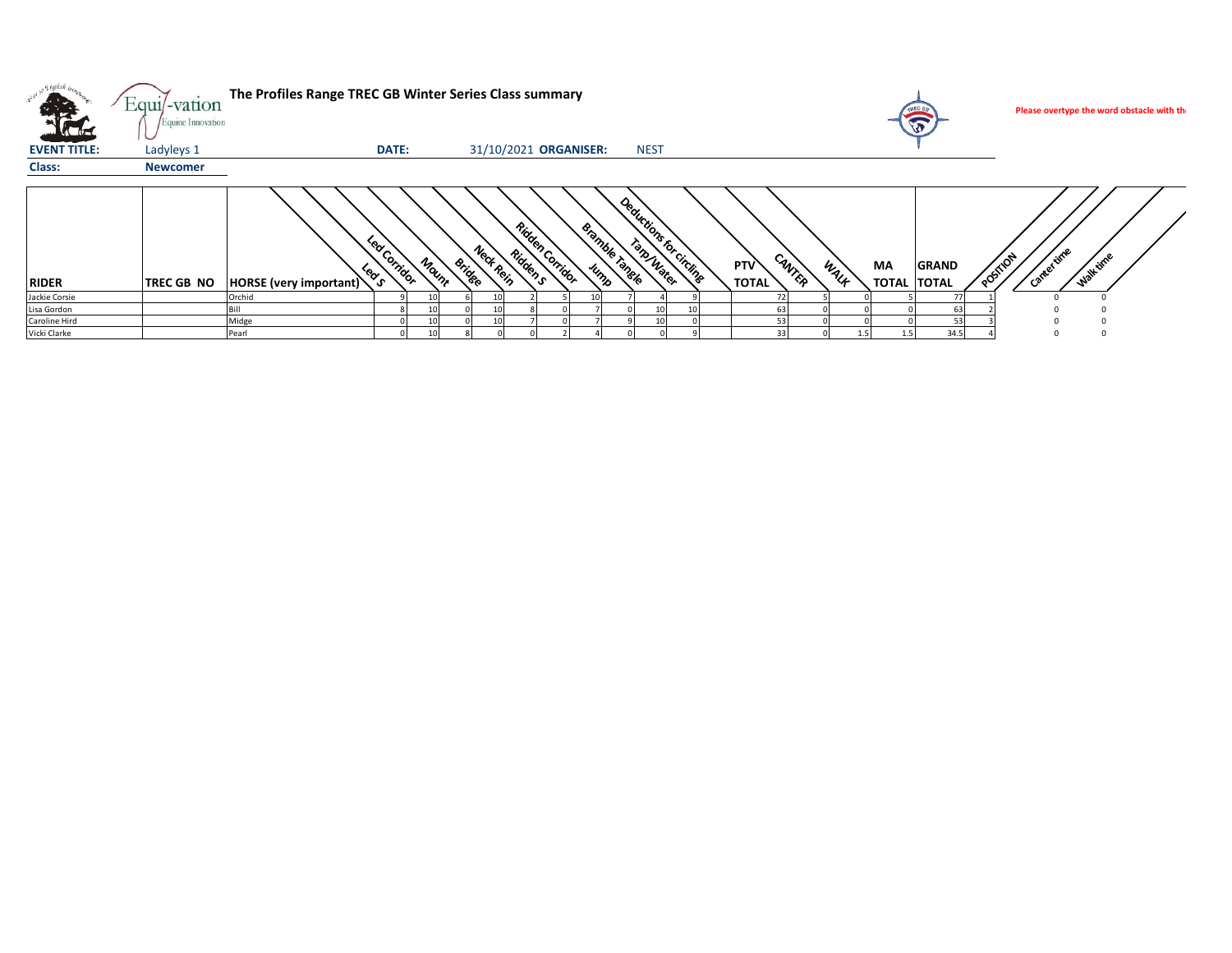| $\bigcirc$             |                   | <b>TREC GB Winter Series Class summary</b>   |              |       |        |                       |          |                 |                   |        |             |                       |                            |        |      |                          |              |                |            | Please overtype the word obstacle with th |  |
|------------------------|-------------------|----------------------------------------------|--------------|-------|--------|-----------------------|----------|-----------------|-------------------|--------|-------------|-----------------------|----------------------------|--------|------|--------------------------|--------------|----------------|------------|-------------------------------------------|--|
| <b>EVENT TITLE:</b>    | Ladyleys 1        |                                              | DATE:        |       |        | 31/10/2021 ORGANISER: |          |                 |                   |        | <b>NEST</b> |                       |                            |        |      |                          |              |                |            |                                           |  |
| Class:                 | <b>Starter</b>    |                                              |              |       |        |                       |          |                 |                   |        |             |                       |                            |        |      |                          |              |                |            |                                           |  |
| <b>RIDER</b>           | <b>TREC GB NO</b> | <b>PROV</b><br><b>HORSE</b> (very important) | Led Corridor | Mount | Bridee | Nect Rein             | Ridden s | Ridden Corridor | Bramble X<br>Jump | Tangle | Tato Water  | Dealtriche forcitaine | <b>PTV</b><br><b>TOTAL</b> | CANTER | WALK | МA<br><b>TOTAL TOTAL</b> | <b>GRAND</b> | <b>OSTILON</b> | Canterinne | Walk time                                 |  |
| Dot Ralli              |                   | Rumour                                       |              |       |        |                       |          |                 |                   |        |             |                       |                            |        |      |                          |              |                |            |                                           |  |
| lan Barron             |                   | Sonny                                        |              |       |        |                       |          |                 |                   |        |             |                       |                            |        |      |                          |              |                |            |                                           |  |
| Junior                 |                   |                                              |              |       |        |                       |          |                 |                   |        |             |                       |                            |        |      |                          |              |                |            |                                           |  |
| <b>Felicity Barron</b> |                   | Bella                                        |              |       |        |                       |          |                 |                   |        |             |                       |                            |        |      |                          |              |                |            | $\Omega$                                  |  |
| Lead rein              |                   |                                              |              |       |        |                       |          |                 |                   |        |             |                       |                            |        |      |                          |              |                |            |                                           |  |
| Jacob Dobbie           |                   | Libby                                        | 10           |       |        |                       |          |                 | 10                |        |             |                       | 80                         |        |      |                          | 80           |                |            |                                           |  |